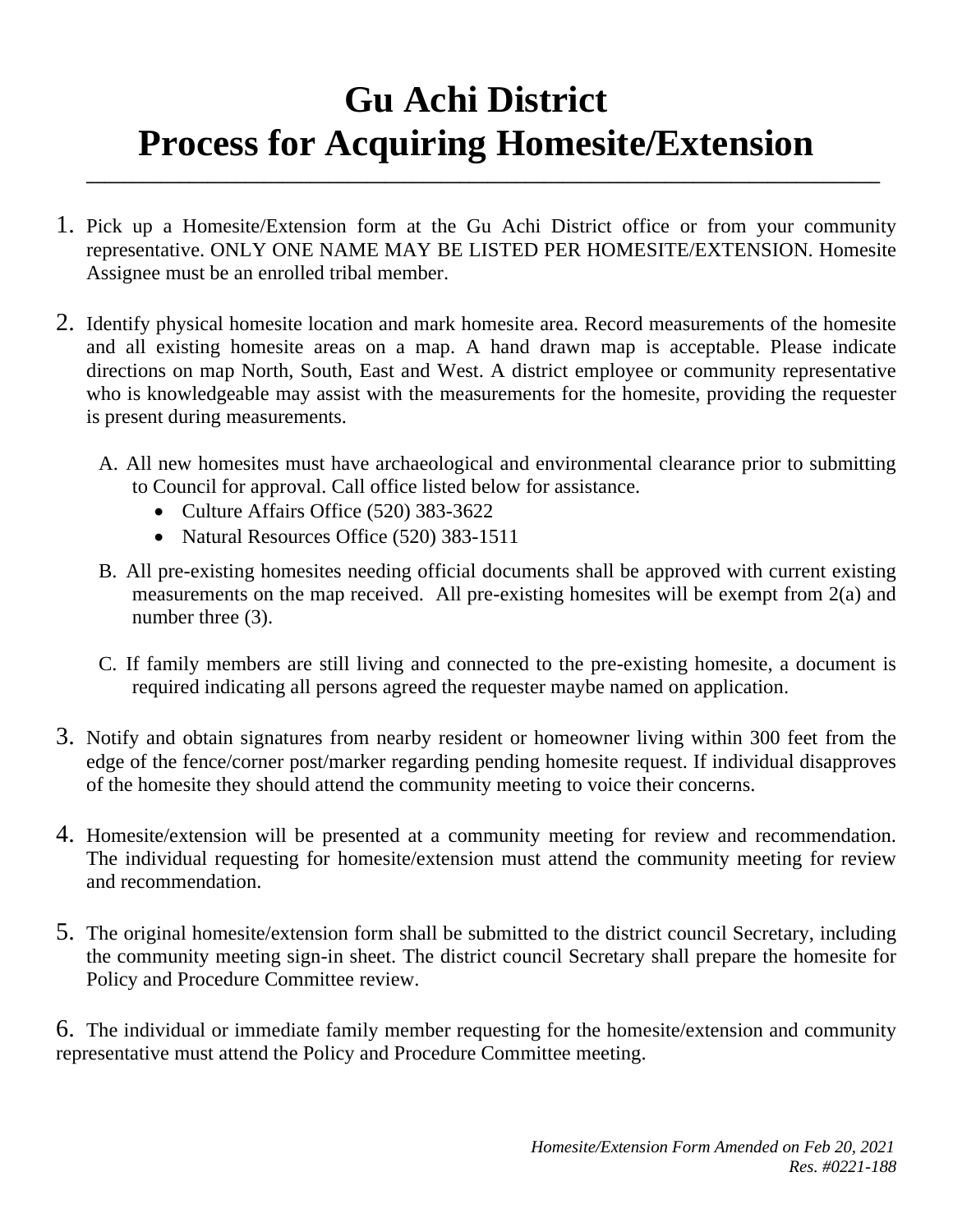- 7. After approval by the district council, individual must mark new homesite by corner posts or markers within two (2) years. If a home is not being developed on the homesite, the resolution will be automatically rescinded two (2) years from the date of approval.
- 8. When the homesite is approved the Chairperson or Vice Chairperson of the Gu Achi District shall notify the Gu Achi District Livestock Range Boss.
- 9. If the homesite is pre-existing and is a transfer; one of the following documents is required:

A. Court order or probate order acknowledging the transfer to the requester.

- B. The homesite is granted through or by a will by the original land assignee.
- C. If family members of the original homesite assignee are living or family members of the requester are living, a signed notarized document is required indicating that they are in agreement of the homesite assignment being transferred to the requester.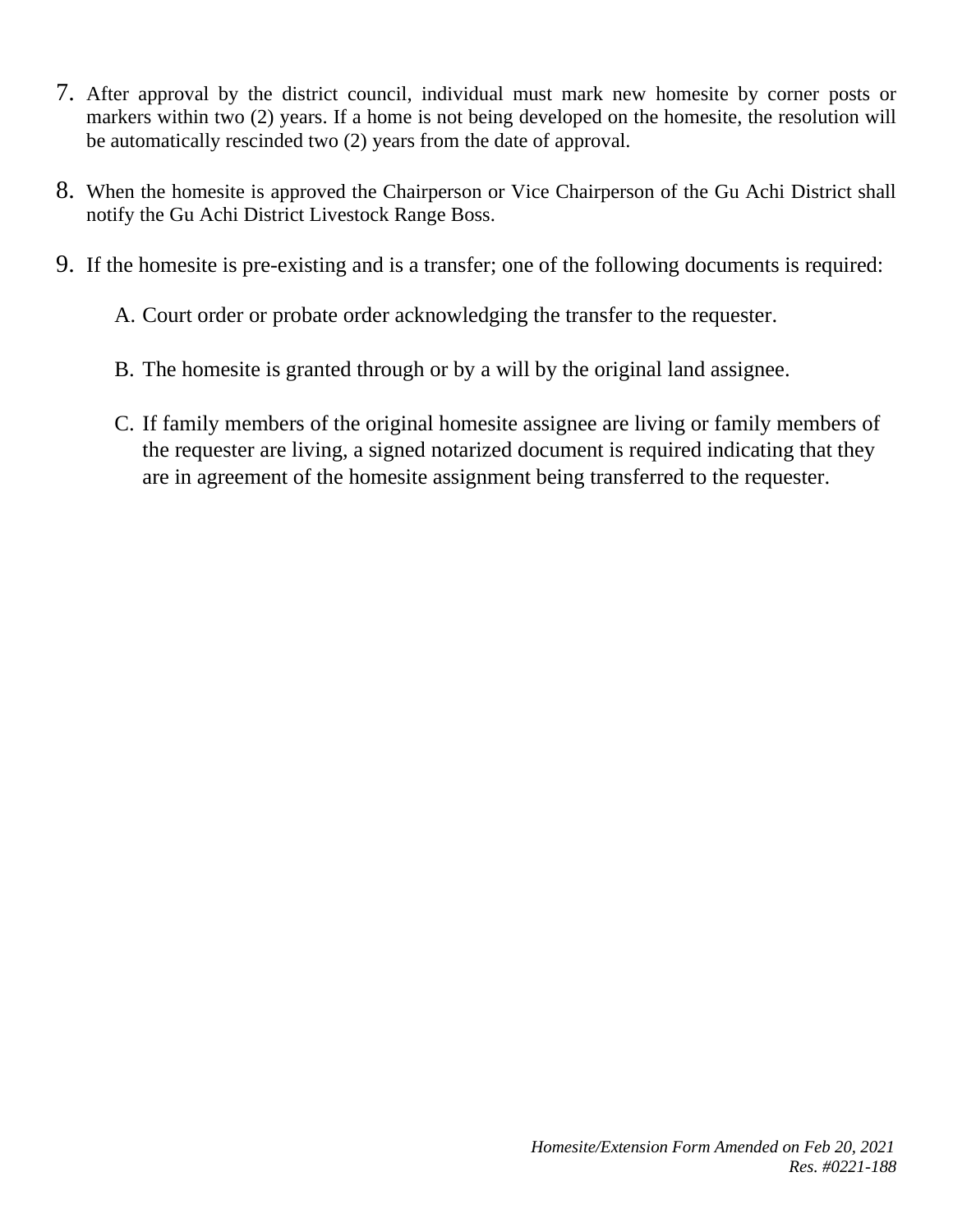## **GU ACHI DISTRICT Homesite/Extension Form**

\_\_\_\_\_\_\_\_\_\_\_\_\_\_\_\_\_\_\_\_\_\_\_\_\_\_\_\_\_\_\_\_\_\_\_\_\_\_\_\_\_\_\_\_\_\_\_\_\_\_\_\_\_\_\_ \_\_\_\_\_\_\_\_\_\_\_\_\_\_\_\_\_\_\_\_\_\_\_\_\_\_\_\_\_\_\_\_\_\_\_\_\_\_\_\_\_\_\_\_\_\_\_\_\_\_\_\_\_

Legal Name of Individual Requesting Homesite Community/Village

\_\_\_\_\_\_\_\_\_\_\_\_\_\_\_\_\_\_\_\_\_\_\_\_\_\_\_\_\_\_\_\_\_\_\_\_\_\_\_\_

| <b>Mailing Address:</b> |  |
|-------------------------|--|
|-------------------------|--|

| <b>Mailing Address:</b> | <b>Enrollment Number:</b> |
|-------------------------|---------------------------|
|                         | Phone Number:             |
|                         | Email Address:            |

Brief Description of Location:

The following nearby homesite owner living within 300 feet have been notified of the proposed homesite/extension:

\_\_\_\_\_\_\_\_\_\_\_\_\_\_\_\_\_\_\_\_\_\_\_\_\_\_\_\_\_\_\_\_\_\_\_\_\_\_\_\_\_\_\_\_\_\_\_\_\_\_\_\_\_\_\_\_\_\_\_\_\_\_\_\_\_\_\_\_\_\_\_\_\_\_\_\_\_

| Print Name: | Signature: |
|-------------|------------|
|             |            |
| Print Name: | Signature: |
|             |            |
| Print Name: | Signature: |
|             |            |
| Print Name: | Signature: |
|             |            |
| Print Name: | Signature: |

\_\_\_\_\_\_\_\_\_\_\_\_\_\_\_\_\_\_\_\_\_\_\_\_\_\_\_\_\_\_\_\_\_\_\_\_\_\_\_\_\_\_\_\_\_\_\_\_\_\_\_\_\_\_\_\_\_\_\_\_\_\_\_\_\_\_\_\_\_\_\_\_\_\_\_\_\_\_\_\_ \_\_\_\_\_\_\_\_\_\_\_\_\_\_\_\_\_\_\_\_\_\_\_\_\_\_\_\_\_\_\_\_\_\_\_\_\_\_\_\_\_\_\_\_\_\_\_\_\_\_\_\_\_\_\_\_\_\_\_\_\_\_\_\_\_\_\_\_\_\_\_\_\_\_\_\_\_\_\_\_ \_\_\_\_\_\_\_\_\_\_\_\_\_\_\_\_\_\_\_\_\_\_\_\_\_\_\_\_\_\_\_\_\_\_\_\_\_\_\_\_\_\_\_\_\_\_\_\_\_\_\_\_\_\_\_\_\_\_\_\_\_\_\_\_\_\_\_\_\_\_\_\_\_\_\_\_\_\_\_\_

## **Community Meeting**

Date of Community Meeting *(Sign-in sheet attached)*:

Comments from the community members in attendance at the community meeting:

At the community meeting the community members present voted to:

| Recommend Approval | For new homesite to build home |
|--------------------|--------------------------------|
|--------------------|--------------------------------|

\_\_\_\_\_ Recommend Disapproval \_\_\_\_\_ For extension of Homesite

\_\_\_\_\_ For Pre-Existing Homesite

**Community Representative:**

\_\_\_\_\_\_\_\_\_\_\_\_\_\_\_\_\_\_\_\_\_\_\_\_\_\_\_\_\_\_\_\_\_\_ (Print Name)

 $\overline{\phantom{a}}$  , and the contribution of the contribution of the contribution of  $\overline{\phantom{a}}$  , and  $\overline{\phantom{a}}$  , and  $\overline{\phantom{a}}$ (*Signature*) (Date)

 *Homesite/Extension Form Amended on Feb 20, 2021 Res. #0221-188*